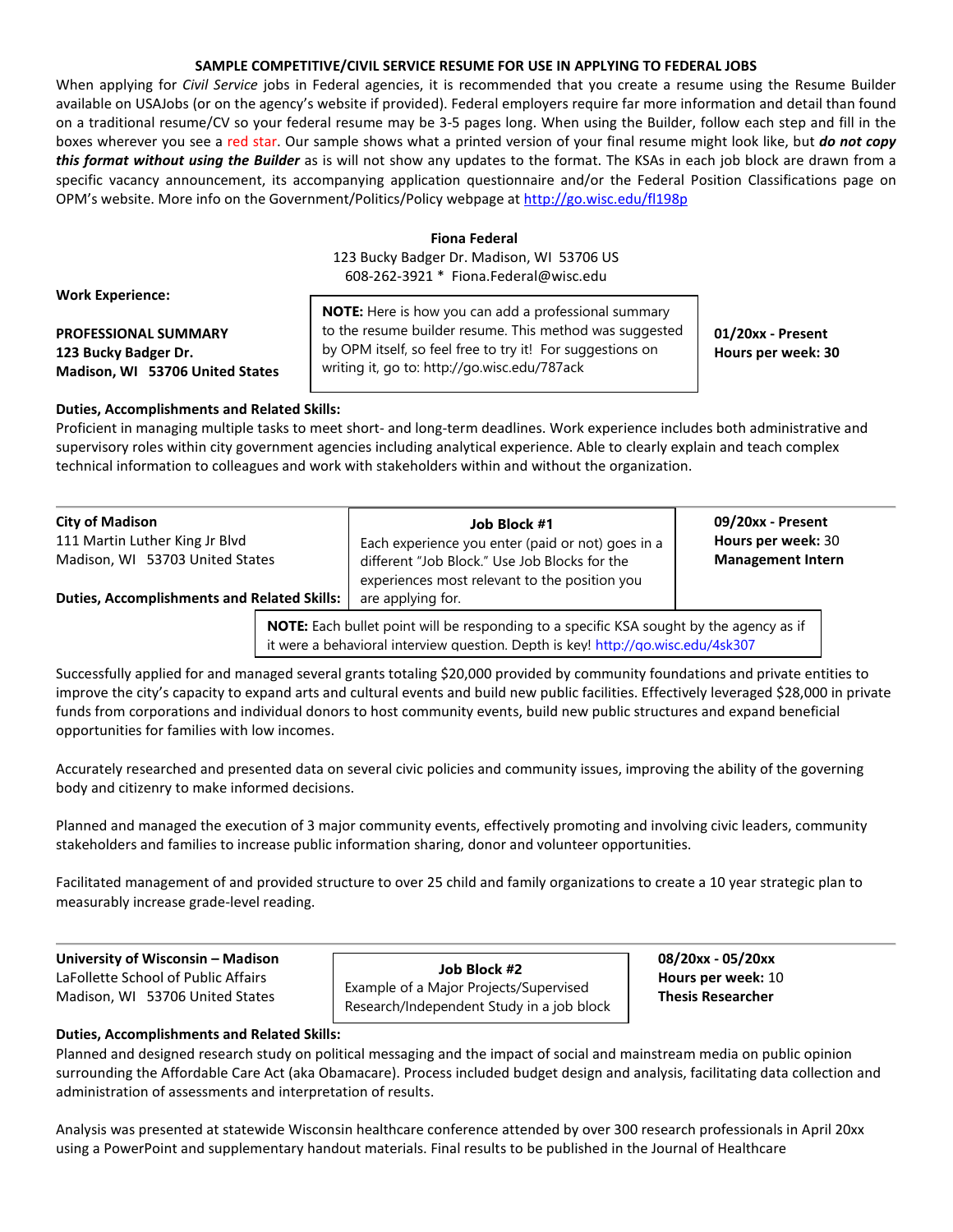**United States Marine Corps 10/20xx - 12/20xx** Camp Pendelton **Hours per week:** 55 Camp Pendleton, CA 92055 United States **Information Technology Operations Mgr**

**Job Block #3**

# **Duties, Accomplishments and Related Skills:**

Conducted training seminars with communications personnel of subordinate and peer military organizations. Briefed superiors on communications plans prior to training exercises and deployments. Notified superiors of equipment malfunctions in person and explained troubleshooting and repair procedures to non-specialist superiors. Provided initial customer service and equipment troubleshooting via telephone.

Carried on extensive email correspondence with military communications colleagues and civilian communications contractors regarding network architecture, equipment, and infrastructure problems, and future plans. Develop annotated diagrams and infographics for use in briefing non-specialist superiors regarding finely-detailed technical issues. Developed and circulated simplified operator manuals and supplemental diagrams for communications personnel possessing inadequate training with unfamiliar equipment. Wrote reports reviewing performance of communications personnel, assessing condition and effectiveness of equipment, identifying points of success and failure, and formulating recommendations for modification and improvement of communications network, equipment, and training exercises.

Recovered, sorted, and interpreted data from communications hardware, software, and network architecture. Utilized spreadsheet programs, computer diagraming and vector graphics programs, and other software to compile, manipulate, and interpret data and to produce reports.

Regularly requested by name to serve as technical liaison, advisor, and subject matter expert to a 4,800 member military organization and as Chief Information Officer to a 3,300 member military organization. Assisted communications supervisor in planning and troubleshooting digital communications network architecture in advance of field exercises. Requested to serve as liaison and evaluator during pre-combat deployment of two 1,200 member military organizations.

Managed teams of 5-6 information technology specialists on over 20 field and training deployments. Instructed and supervised junior personnel and wrote monthly performance evaluations. Administered numerous periods of technical training for communications personnel and subordinate military organizations to establish universal communications standard operating procedures and assure maintenance of communications throughout all live-fire training evolutions.

**Domestic Abuse Intervention Services (DAIS)**  $\overline{A}$  **and**  $\overline{B}$  **and**  $\overline{B}$  **and**  $\overline{B}$  **and**  $\overline{B}$  **<b>01/20xx** - **05/20xx** 2102 Fordnam Ave **Hours per week:** 20 Madison, WI 53704 United States **Executive Assistant Intern** 

**Job Block #4**

#### **Duties, Accomplishments and Related Skills:**

Effectively collaborated with UW fraternities and local non-profits to provide office supplies, hard and soft goods for clients, building materials and volunteers to aid DAIS in its mission.

Planned and executed major fundraiser for the DAIS "Walk a Mile in her Shoes" which raised over \$10,000 by helping to write the Wisconsin Capacity Building grant. This grant will measurably expand the ability of DAIS to serve 50% more survivors through the effective use and addition of technology.

Coordinated DAIS' move into a new location including working with the architect and movers and managed all office supply and maintenance needs. Handled basic bookkeeping, filing, data entry and printing orders.

Created regular budgeting and grant funding reports through use of Quickbooks data, and presented these documents at the biweekly executive board meeting.

**Wisconsin DHS Mendota Juvenile Treatment Center 09/20xx - 05/20xx** 301 Troy Dr. **Hours per week:** 20 **Hours per week:** 20 Madison, WI 53704 United States **Youth Specialist**

**Job Block #5**

**Duties, Accomplishments and Related Skills:**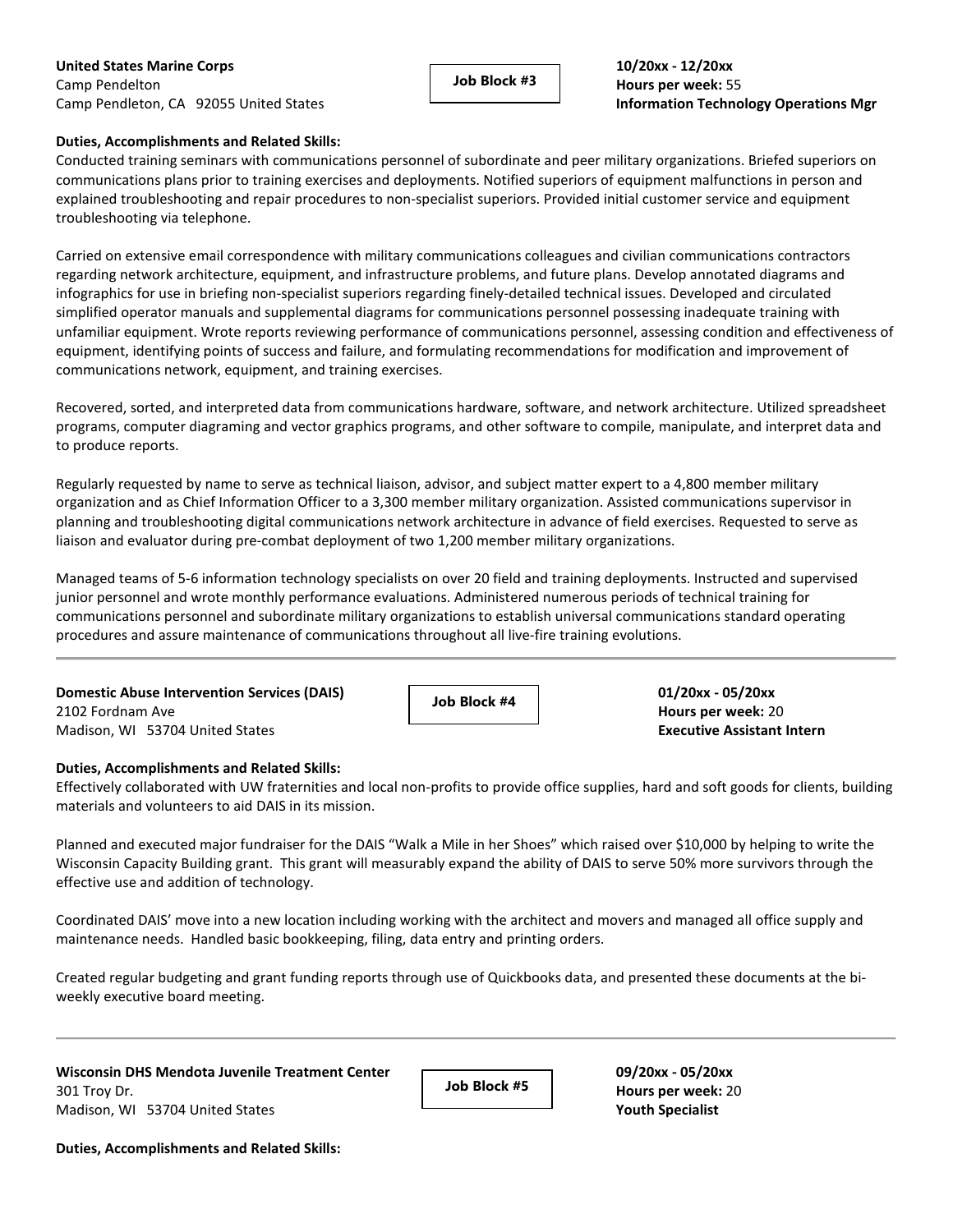Counseled clients aged 11-21 in one-on-one setting, giving them a safe space to discuss their concerns. Acted as a group leader for approximately 15 middle school aged children who met 3 times per week to work on social skills.

Co-designed youth activity curriculum required to be used by all counselors and youth specialists, measurably expanding outcome based practice within the organization.

Completed significant documentation procedures, making sure all client reports were correct and secured.

| <b>Education:</b><br>University of Wisconsin - Madison Madison, WI United States                                                                        |                                                |             |                                                                                                                                                                                                                                                                                                                                                                                                          |  |
|---------------------------------------------------------------------------------------------------------------------------------------------------------|------------------------------------------------|-------------|----------------------------------------------------------------------------------------------------------------------------------------------------------------------------------------------------------------------------------------------------------------------------------------------------------------------------------------------------------------------------------------------------------|--|
| Master's Degree 05/20xx                                                                                                                                 |                                                |             | <b>Graduate Degree, coursework, and projects</b>                                                                                                                                                                                                                                                                                                                                                         |  |
| GPA: 3.85 of a maximum 4.0                                                                                                                              |                                                |             |                                                                                                                                                                                                                                                                                                                                                                                                          |  |
| <b>Credits Earned: 50 Semester hours</b>                                                                                                                |                                                |             |                                                                                                                                                                                                                                                                                                                                                                                                          |  |
| <b>Major: Public Affairs</b>                                                                                                                            |                                                |             |                                                                                                                                                                                                                                                                                                                                                                                                          |  |
| <b>Relevant Coursework, Licenses and Certifications:</b>                                                                                                |                                                |             |                                                                                                                                                                                                                                                                                                                                                                                                          |  |
| <b>RELEVANT COURSEWORK</b><br>Women in Management (3cr)<br>Grants and Grant Writing (4cr)<br>Law in Action (3cr)<br>Land Use Policy and Planning (3cr)  |                                                |             | <b>Relevant Coursework - listing options</b><br>1) You can list course titles alone, or you can include a simple sentence about what you<br>learned that is relevant to the job for which you are applying OR<br>2) If the vacancy announcement asks for specific coursework (e.g. 12 hours in any physical<br>science) list the courses by name and then list the credit hours after them as shown left |  |
| <b>MAJOR PROJECTS</b><br>Name of Course, Department, Project, UW-Madison, Dates<br>-Achievement/Accomplishment<br>-Achievement/Accomplishment           |                                                |             |                                                                                                                                                                                                                                                                                                                                                                                                          |  |
| University of Wisconsin - Madison Madison, WI United States                                                                                             |                                                |             |                                                                                                                                                                                                                                                                                                                                                                                                          |  |
| Bachelor's Degree 05/20xx                                                                                                                               |                                                |             |                                                                                                                                                                                                                                                                                                                                                                                                          |  |
| GPA: 3.25 of a maximum 4.0                                                                                                                              | Undergraduate degree, coursework, and projects |             |                                                                                                                                                                                                                                                                                                                                                                                                          |  |
| Credits Earned: 126 Semester hours                                                                                                                      |                                                |             |                                                                                                                                                                                                                                                                                                                                                                                                          |  |
| Major: Psychology and Political Science                                                                                                                 |                                                |             |                                                                                                                                                                                                                                                                                                                                                                                                          |  |
| <b>Relevant Coursework, Licenses and Certifications:</b>                                                                                                |                                                |             |                                                                                                                                                                                                                                                                                                                                                                                                          |  |
| <b>RELEVANT COURSEWORK</b><br>Human Trafficking and Involuntary Servitude (3<br>Alcohol and Other Drug Abuse (3cr)<br>Abnormal Psychology (3cr)         |                                                | shown left. | <b>Relevant Coursework - listing options</b><br>1) You can list course titles alone, or you can add a simple sentence about what you<br>learned that is relevant to the job for which you are applying OR<br>2) If the vacancy announcement asks for specific coursework (e.g. 12 hours in any<br>physical science) list the courses by name and then list the credit hours after them as                |  |
| <b>MAJOR CLASS PROJECT(S)</b><br>Name of Course, Department, Project, UW-Madison, Dates<br>- Achievement/Accomplishment<br>- Achievement/Accomplishment |                                                |             | <b>Undergrad study abroad</b> . If the experience is directly relevant to                                                                                                                                                                                                                                                                                                                                |  |
| AIFS Intercultural School Program Madrid Spain<br>Some College Coursework Completed 05/20xx                                                             |                                                |             | the job you want, you could also keyword achievements from your<br>study abroad and put the experience into a Job Block.                                                                                                                                                                                                                                                                                 |  |

# **Job Related Training:**

Use this optional section to include job-related seminars, training courses, continuing education, and other training that you've taken that relates to your continuing professional development. You may also include certifications.

# **Language Skills:**

| Language                 | <b>Spoken</b>             | Written | Read          |
|--------------------------|---------------------------|---------|---------------|
| Spanish                  | Intermediate Intermediate |         | Intermediate  |
| Arabic (Modern Standard) | Novice                    | Novice  | <b>Novice</b> |

# **Affiliations:**